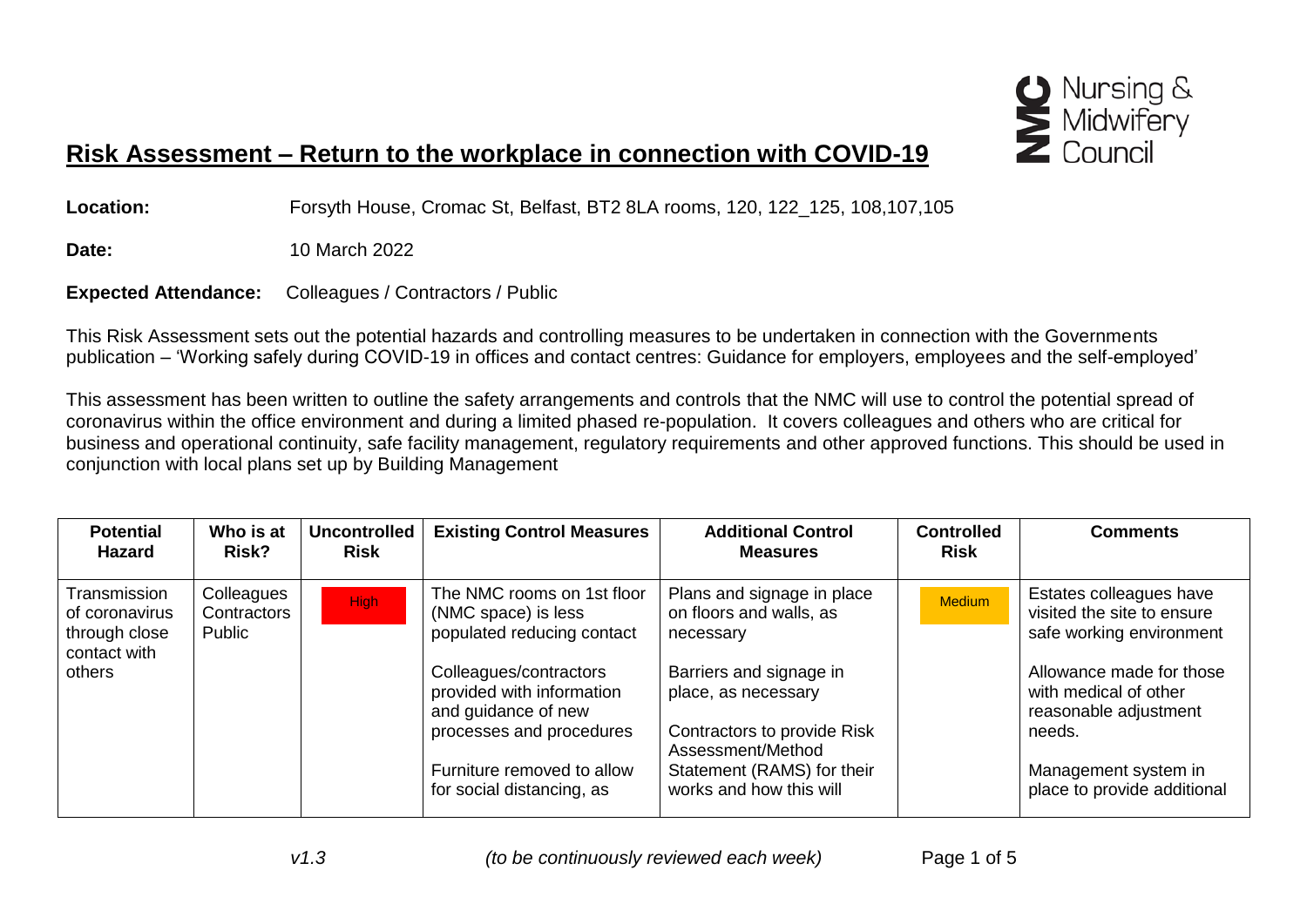|                                                                                                                       |                                     |             | necessary<br>Desks/chairs<br>lifts<br>staircases available                                                                                                                                                                                                                                             | comply with NMC c-virus<br>procedures, if necessary                                                                                                                                                                             |               | support guidance, where<br>necessary                                                                                                                                                                                 |
|-----------------------------------------------------------------------------------------------------------------------|-------------------------------------|-------------|--------------------------------------------------------------------------------------------------------------------------------------------------------------------------------------------------------------------------------------------------------------------------------------------------------|---------------------------------------------------------------------------------------------------------------------------------------------------------------------------------------------------------------------------------|---------------|----------------------------------------------------------------------------------------------------------------------------------------------------------------------------------------------------------------------|
| Transmission<br>of coronavirus<br>through contact<br>with<br>contaminated<br>surfaces - see<br>also Cleaning<br>below | Colleagues<br>Contractors<br>Public | <b>High</b> | Sanitiser gel available at all<br>entrances and exits<br>Sanitiser bacterial wipes<br>available at all desk and<br>other areas to self-clean<br>desks, keyboards, mice<br>phones or other equipment<br>and surfaces<br>Soap and wash hand<br>facilities available at all toilet<br>and tea-point areas | Signage in place, as<br>necessary<br>Extra space given in<br>common areas                                                                                                                                                       | <b>Medium</b> | Sanitisers to correct alcohol<br>standard<br>Colleagues use their own<br>personal chromebooks,<br>mice and headsets<br>Used mugs and cutlery<br>cleaned in the dishwasher<br>each day, at the<br>appropriate setting |
| Cleaning                                                                                                              | Colleagues<br>Contractors<br>Public | <b>High</b> | Cleaning to be carried out<br>each evening<br>Day cleaner to concentrate<br>on high use areas, eg door<br>handles, push bars and<br>other common areas etc                                                                                                                                             | Concentration on cleaning of<br>high traffic areas                                                                                                                                                                              | <b>Medium</b> | Cleaning company on<br>stand-by to undertake deep<br>clean if required, following<br>c-virus incident<br>Cleaning company<br>undertaking their own risk<br>assessment                                                |
| Environmental                                                                                                         | Colleagues<br>Contractors<br>Public | Low         | Plant, mechanical and<br>electrical systems continue<br>to be under a planned<br>preventative maintenance<br>programme including filter<br>changes and water testing                                                                                                                                   | Where there is a centralised<br>ventilation system that<br>removes and circulates air to<br>different rooms, turn off<br>recirculation and use a fresh<br>air supply. (HSE guidance -<br>shared with maintenance<br>contractor) | Low           |                                                                                                                                                                                                                      |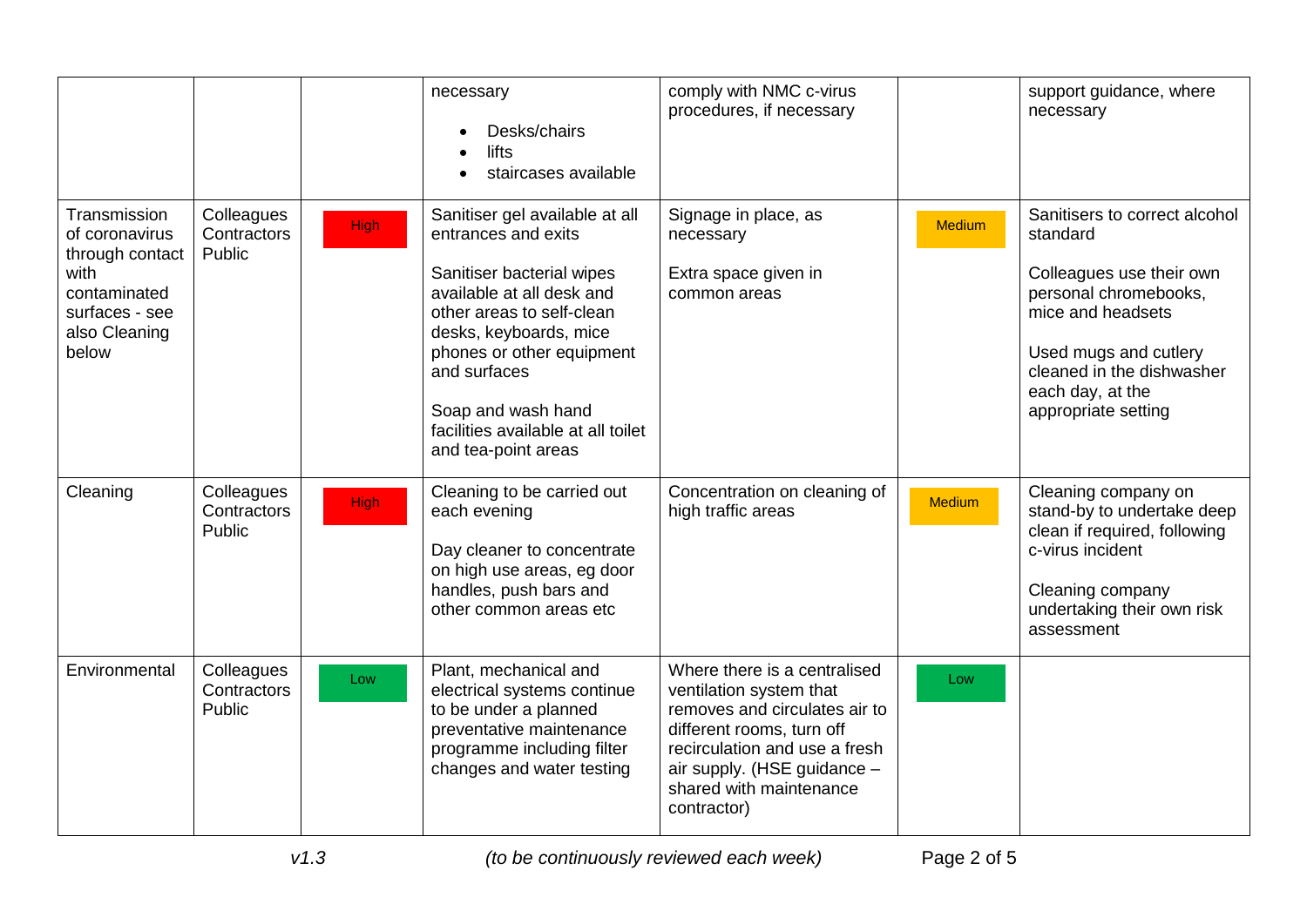| Mixing with<br>other tenants         | Colleagues<br>Contractors<br>Public | Low         | Only minimum staff expected<br>in other tenant spaces on<br>floor                                                                                                                                                                                                                                                 | Access to reception areas,<br>lifts, stairs and other<br>protocols       | Low |                                       |
|--------------------------------------|-------------------------------------|-------------|-------------------------------------------------------------------------------------------------------------------------------------------------------------------------------------------------------------------------------------------------------------------------------------------------------------------|--------------------------------------------------------------------------|-----|---------------------------------------|
| Security &<br>Safety -<br>External   | Colleagues<br>Contractors<br>Public | <b>High</b> | Rooms leased in managed<br>building<br>Solid wall and glazed<br>windows<br>Glazed front entrance<br>Access control points to<br>external doors - when guard<br>not in place<br>CCTV in operation covering<br>all entrances                                                                                        | In the event of serious<br>incident - dial 999 and ask<br>for the Police | Low | Main entrance doors<br>monitored 24/7 |
| Security &<br>$Safety -$<br>Internal | Colleagues<br>Contractors<br>Public | <b>High</b> | All staff have ID passes and<br>lanyards. Contractors<br>issued as necessary and<br>supervised<br>Access control points into<br>main lift lobby areas<br>managed by landlord<br>Access control points into<br>main office areas<br>CCTV in operation covering<br>main lobby areas and floor<br>entrance and exits | In the event of serious<br>incident - dial 999 and ask of<br>the Police  | Low |                                       |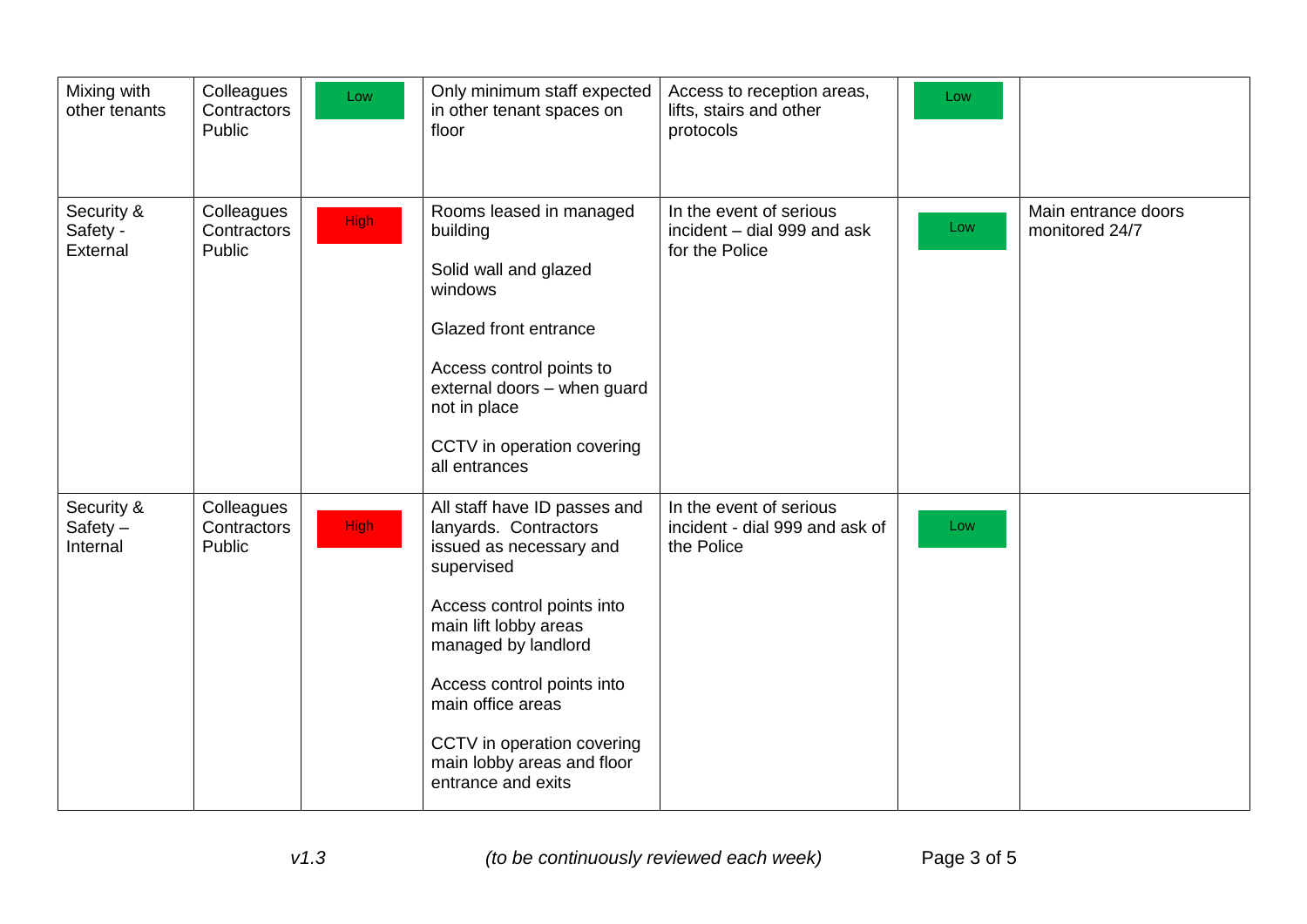| Medical issue /<br>injury<br>c-virus isolation | Colleagues<br>Contractors<br>Public | Medium        | First Aider box in kitchen on<br>all floors<br>Spare room to be used as<br>isolation room, if necessary                                                                                   | If serious medical issue /<br>injury - dial 999 and ask for<br>an ambulance<br>(NMC address above)<br>For other non-emergency<br>issues - dial 111 NHS<br>Helpline                                                                                                                                                                                                                | Low           | Nearest hospital with A&E:<br>Royal Victoria Hospital<br>274 Grosvenor Rd,<br><b>Belfast</b><br><b>BT12 6BA</b><br>Switchboard:<br>028 9024 0503                                                                                                                                                                                                               |
|------------------------------------------------|-------------------------------------|---------------|-------------------------------------------------------------------------------------------------------------------------------------------------------------------------------------------|-----------------------------------------------------------------------------------------------------------------------------------------------------------------------------------------------------------------------------------------------------------------------------------------------------------------------------------------------------------------------------------|---------------|----------------------------------------------------------------------------------------------------------------------------------------------------------------------------------------------------------------------------------------------------------------------------------------------------------------------------------------------------------------|
| Welfare                                        | Colleagues<br>Contractors<br>Public | <b>Medium</b> | Male, Female and Disabled<br>toilet facilities on all floors<br>Shower areas in basement<br>area                                                                                          | Social distancing to be<br>undertaken<br>Colleagues to store towels,<br>clothing, gel and other items<br>in their own bag                                                                                                                                                                                                                                                         | Low           | Signage on doors and<br>walls, as necessary                                                                                                                                                                                                                                                                                                                    |
| Fire /<br>Emergency<br>Evacuation              | Colleagues<br>Contractors<br>Public | <b>High</b>   | Existing fire/emergency<br>evacuation procedures in<br>place<br>Check colleagues that have<br>a Personal Emergency<br>Evacuation Plan (PEEP) and<br>review in line with new<br>procedures | Fire wardens to check floor<br>to ensure that they are clear<br>and report to muster/<br>evacuation point<br>Remind colleagues of<br>fire/emergency evacuation<br>procedures<br>Soap, sanitiser gel and<br>wipes available, as above,<br>during re-entry to the office<br>Any colleague with an<br>impairment, to speak with<br>their line manager/POE and<br>discuss a PEEP with | <b>Medium</b> | At time of emergency<br>evacuation, 2m social<br>distancing may be not be<br>undertaken to allow for a<br>safe and timely evacuation<br>of the building<br>Reduced level of<br>occupancy will allow for<br>traffic routes out of the<br>office to be quieter<br>Social distancing to be<br>followed at<br>muster/evacuation point<br>responsible person to act |